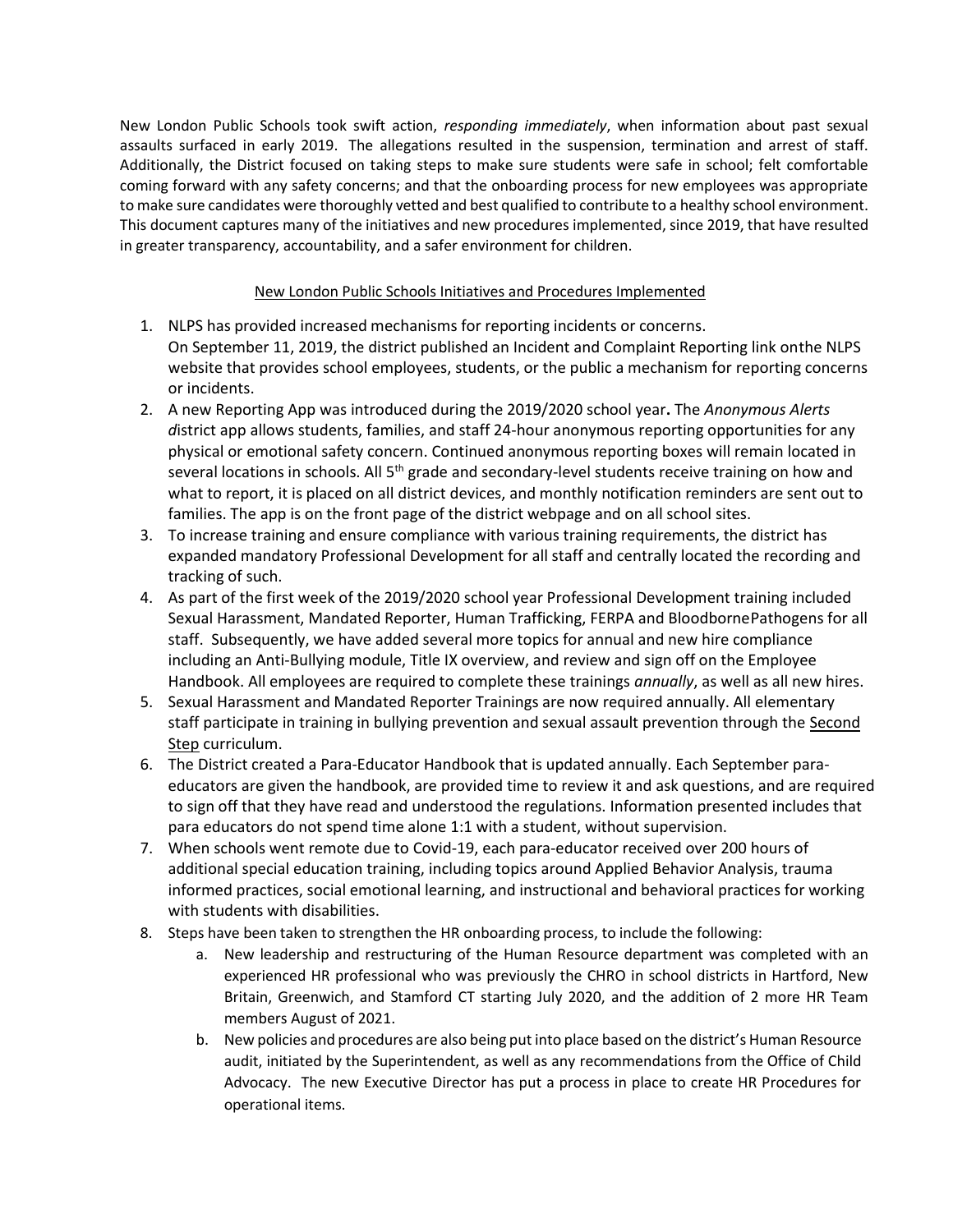- c. Prior to new employees commencing employment, HR now requires documented proof of Mandated Reporter Training, Sexual Harassment Training, FERPA Training, Bloodborne Pathogen Training, an Anti-Bullying module, a Title IX overview, and review and sign-off of the Employee Handbook. Except for Mandated Reporter Training, the training courses are taken online through a service contracted with NLPS.
- d. HR has access to an online portal which provides real-time records of completed training by each staff member. A start date is not provided until proof of training is confirmed by HR. We are now in the process of switching to a more robust training platform – SafeSchools.
- e. Prior to new employees commencing, HR requires that they return to HR the DCF Authorization for the Release of Information for DCF CPS Search (DCF Form 3031). A start date is not provided until the release is signed by the prospective employee and returned to HR.
- f. Prior to new employees commencing employment, the employee must be fingerprinted and take a drug test. A start date is not set until documentation of both have been provided by the prospective employee to HR.
- g. A new process has been implemented when a criminal record search produces a past criminal history. This process requires that the analysis of the criminal record and a recommended course of action taken because of the criminal history is documented by HR and signed off by the Superintendent.
- h. A newly created onboarding workflow chart is facilitating the process of ensuring all onboarding paperwork is completed and centrally located in the applicants personnel file located in the HR office. The workflow chart makes it clear what documents, including proof of training records, are required to be collected by staff during the onboarding process, and holds school and HR staff accountable for making sure all the required documentation is received and centralized in the HR personnel file room.
- 9. New Leadership Teams: New London High School and Bennie Dover Jackson Middle School are led by new leadership teams and team structures.
- 10. Increased Mentoring/Partnerships:
	- a. Assemblies for students, to include inspirational and motivational guest speakers have occurred for secondary school students and families.
	- b. All students, grades 6-12, have been assigned to a school guidance counselor and/or to an assistant principal, for check-ins, coaching, and mentorship.
	- c. Mentors continue to be assigned to middle and high school students. Mentoring occurs in person and through virtual platforms.
	- d. NLPS maintains continued partnerships with New London Police Department, New London Fire Department, and various Community Partners to support healthy development in students.
- 11. Bullying: A new anonymous Bullying Reporting Form has been created and is featured in paper form and on our website. Mandatory CIRMA training is required for all staff regarding anti-bullying expectations, anti-bullying direct instruction for students is provided through new SEL curriculum.
- 12. District-made "Operational Staff Meeting" Power Points: The district developed and shared operational Power Point presentations that featured key reminders, expectations, procedures, and policies for all schools. (An example of such included guided presentation on all aspects of the Safe School Climate Plan, etc.) Principals turn-keyed these "operational" presentations to all staff. In addition to presenting the information in each, Principals then followed-up by emailing the presentations directly to all staff so they also had all detailed information in written form.
- 13. A new District department for Mental Health Services and a department for Physical Education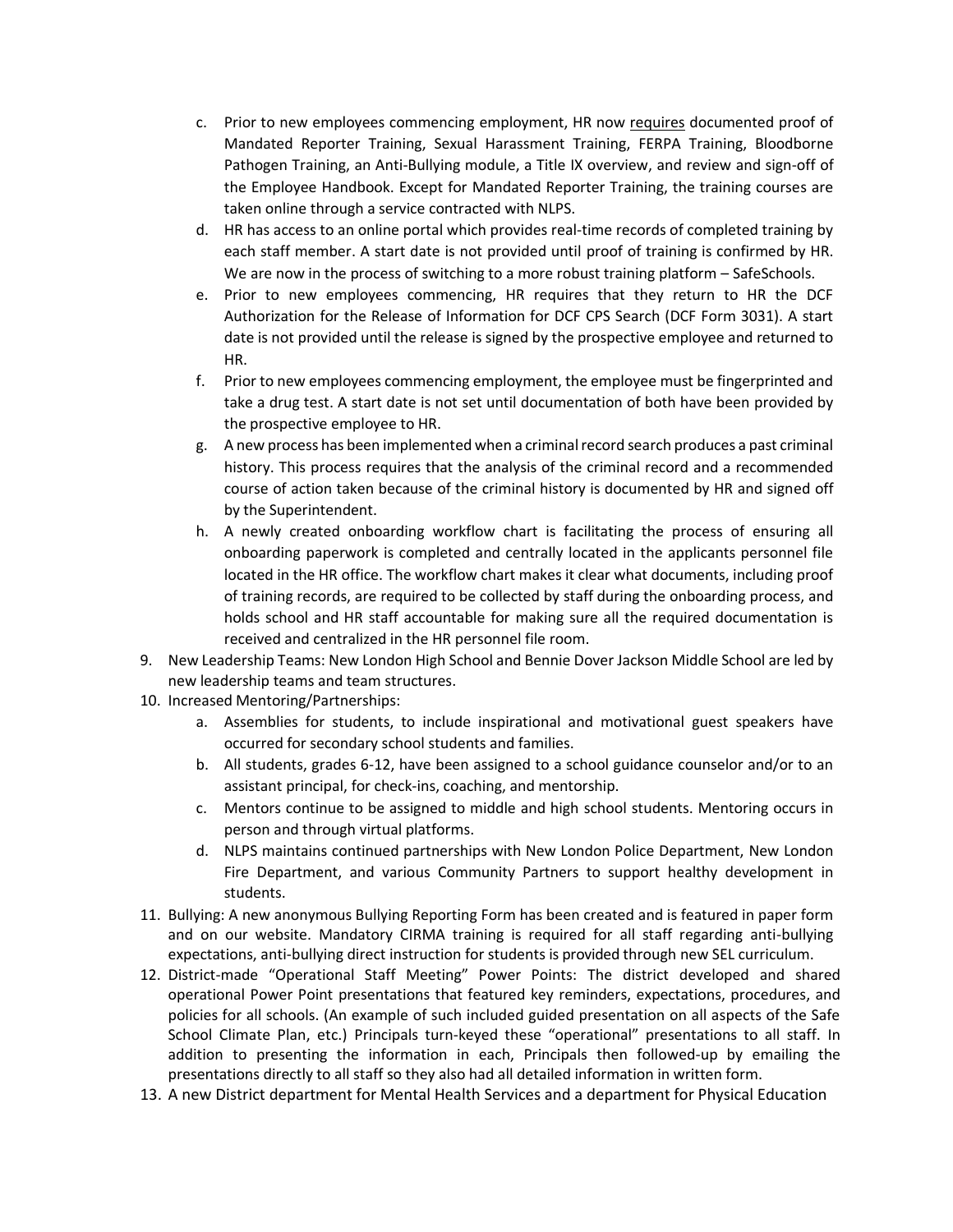and Health, K-12, have been created:

- a. The new Mental Health department provides tiered supports for social-emotional learning, behavioral intervention services, and mental health needs.
- b. Members of the team coordinate crisis intervention and response for more intensive mental health needs of students and staff.
- c. Members of the department train school support teams to assess and intervene in mental health crises, including collaboration with emergency services as needed.
- d. Each department is headed by an Assistant Director and supported by teams (social workers and psychologists or certified health/PE teachers) in all buildings.
- e. Implementation of deep monitoring of students' proficiency of both healthy living standards and physical health standards.
- f. Newly expanded after school programming being prepared to allow students more physical movement opportunities.
- 14. Hired additional Board-Certified Behavioral Analysts ("BCBA") to help with challenging behaviors.
- 15. Second Step and School Connect (SEL) Curricula now being implemented**:** 
	- a. These curricula include social emotional lessons for all students, starting in PreK through Grade 12 (aligned to the CASEL SEL standards). Sequential lessons for all secondary students regarding healthy relationships, teen dating and sexual assault prevention are also included.
- 16. Calm Classroom: A mindfulness program, Calm Classroom, was added for 2021-2022 school year from PreK through Grade 8 to teach students self-regulation and awareness. There is a consistent implementation in all classrooms twice per day, with trainers in each building and overseen by Assistant Director of Mental Health Services.
- 17. Comprehensive Suicide Prevention Program: The Signs of Suicide program is in place for students in Grades 6-12. This program includes: mental health literacy, awareness of mental health warning signs, and intervention steps. All teachers in middle and high school receive yearly training and students participate in an annual lesson that also provides an outlet for them to seek immediate help from support staff. In addition, yearly events on suicide prevention are provided to parents/guardians.
- 18. New Handbooks and Policies have been generated for the following:
	- a. Special Education Services
	- b. Transgender/Gender-Expansive Students
	- c. Student Code of Conduct
	- d. Gifted and Talented Students
	- e. Crisis and Threat Assessment
	- f. 504 Services
	- g. Safe School Climate Plan
	- h. Bullying and Restorative Practices
	- i. Mental Health Programming
- 19. Technology Tools**:** District-wide technology tools have been introduced to monitor safe browsing for students. A program called Go Guardian is installed on all student-issued devices. This program alerts staff when it detects concerning activity.
- 20. Continued Focus on Building Strong Culture: All district and school administrators participated in monthly professional development surrounding the theme of building positive culture and teaming.
- 21. Leadership Clubs for Students: Student Leadership Clubs are present in elementary, middle school, and high school; these clubs will meet monthly to discuss building-level strengths and needs.
- 22. Multiple Family Engagement/Community Social Events New opportunities for staff, students, family, and community engagement.
	- a. Examples: U for Youth parent/student nights, adult/student pick-up basketball games, special assemblies and performers, celebrations with diverse foods, dance, music, special events sponsored by our various community partners, etc.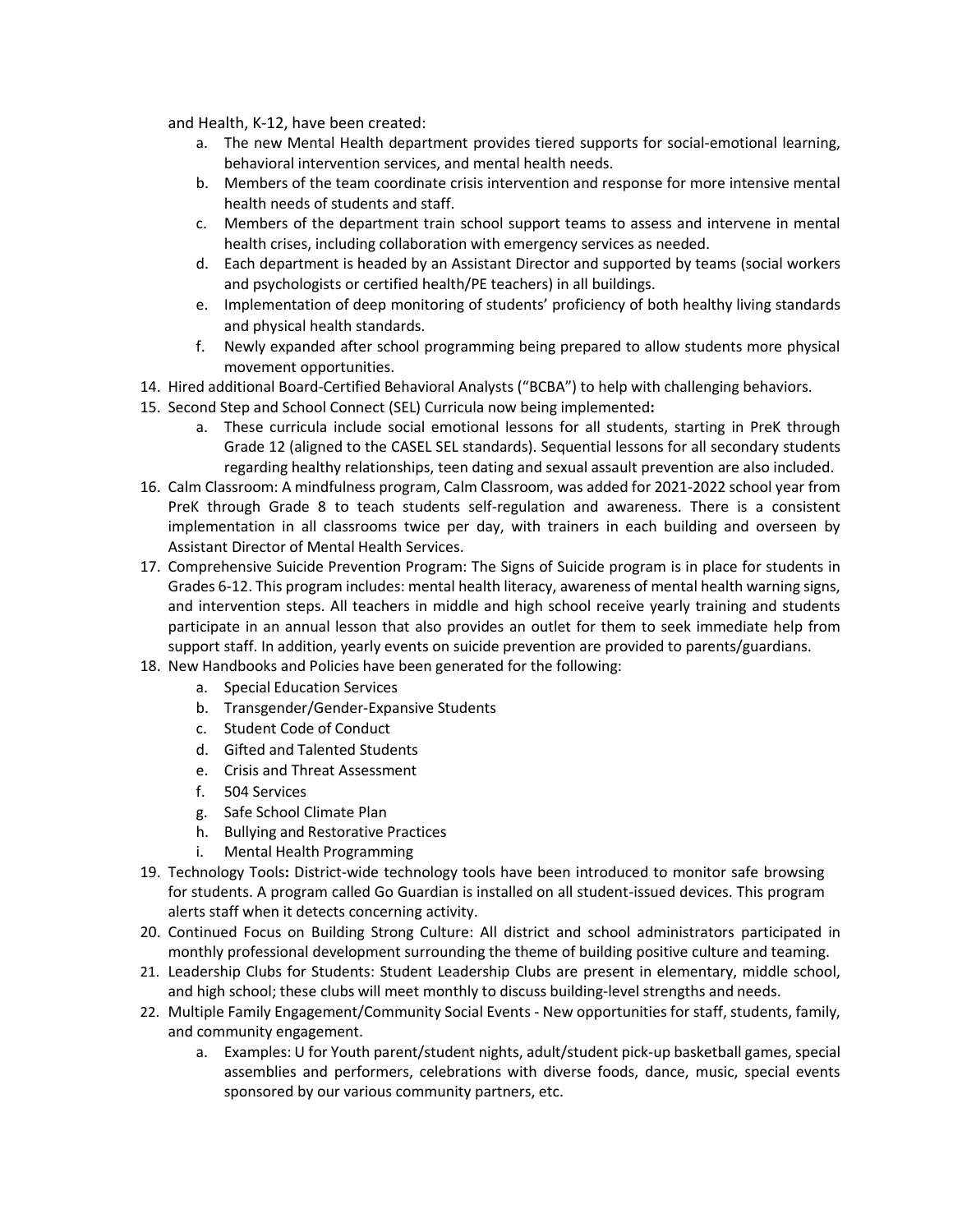- b. Various events, both in person and virtual, are available to parents to support health, socialemotional and mental health development. Examples of events have included Community Agency Resource Night, Minding Your Mind presentation on Resilience Required: Teen Mental Health During COVID-19, and a screening and discussion of the film Angst about managing anxiety.
- c. Parent Ambassadors serve in parent leader roles as co-educators of students' success.
- d. New City/School District Birth to Age 8 Community Resource Center opening in Sept. of 2021.
- 23. The 2019-2020 "Share Your Story, Share Our Story, Make a Difference Campaign":
	- a. The Superintendent continuously promotes positive relationships and opportunities for students to have role models as well as become role models. This campaign invited allstudents, staff, families, and community to share their personal story of their culture, their "why" of being a part of NLPS and their creative idea for donating to the community. These videos had the aim to bring people together and were featured on the district website.
- 24. Sandy Hook Promise Programming: Programming for middle and high school students on violence prevention and building skills around relationships, social awareness, responsible decision making, and self-awareness.
- 25. Several District Committees are in place including expanded committees for staff, students, and families to become involved:
	- a. DELT (District Equity Leadership Team)
	- b. Magnet Pathways Committee
	- c. Employee Recognition Committee
	- d. EL/Bilingual and Cultural Competencies Committee
	- e. Student Advisory Committee
	- f. Staff Advisory Committee
	- g. Technology Committee
	- h. Early Childhood Committee
	- i. Specialized Instruction for Special Education Committee
	- j. Attendance Committee
	- k. Social Emotional/Mental Health Committee
	- l. Professional Development Committee
	- m. Committee for Excellence in Staff Diversity
- 26. Varied Communication Avenues Commitment to multiple avenues of on-going (and two-way) communication:
	- a. New district website
	- b. New district app
	- c. *At A Glance* Newsletter
	- d. Podcasts
	- e. Blackboard Communication texts and robo-calls
	- f. Anonymous Alerts (open 24 hours)
	- g. "All Staff" Monday Memos sent by Superintendent
	- h. Building-level parent newsletters
	- i. Building-level PTO/School Governance Council Meetings
- 27. Common Systems for supporting students' social-emotional needs and developmental trajectories:
	- a. Support Systems are in place across the district
		- i. NLPS SRBI Intervention Manual (Tier 1)
			- ii. NLPS Attendance Committees
		- iii. Specialized goals in the students' IEP and 504 Plans
		- iv. Wellness Initiatives
		- v. P.B.I.S. Celebrations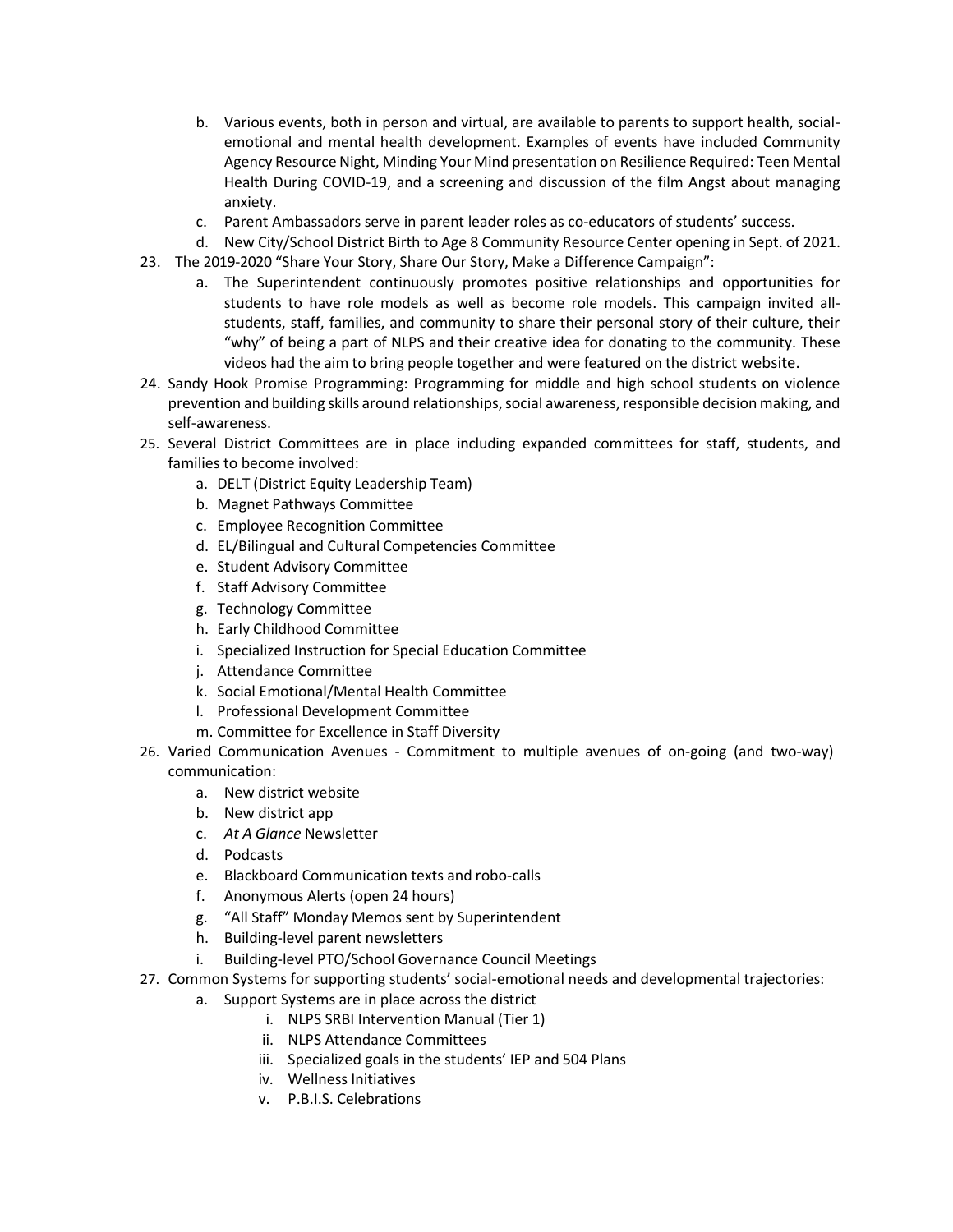- 28. NLPS speech pathologists, serving our non-verbal special needs students, have worked to have each student learn some form of communication that includes a safety request e.g., Communication boards with pictures of help and hurt, and teaching sign language for "help" words.
- 29. The District has changed to a new behavior program called SAFETY Care and all persons involved with special population students are trained annually.
	- a. SAFETY Care Behavioral Safety Training Program provides the skills and competencies necessary to effectively prevent, minimize and manage behavioral challenges with dignity, safety, and the possibility of change. The district has trained in house trainers, so this safety training is happening monthly.
- 30. The district purchased and trained teachers of autistic and nuero-diverse special class students in N2Y curriculum.
	- a. N2Y is a one-of-a-kind curriculum solution designed specifically to help students with special learning needs master their state's extended standards. Students from pre-K through transition have the advantage of consistent, high-quality instruction, a motivating interactive learning environment, engaging symbol support, and a path to independence.
- 31. School Based Diversion Initiative (SBDI): NLPS had acceptance into grant program for school years 2020- 2021 and 2021-2022 through Child Health and Development Institute of Connecticut (CHDI) and funded by DCF. The mission of SBDI is to reduce the rate of in-school arrests, expulsions, and out-of-school suspensions by supporting equitable discipline practices, promoting Restorative Practices to complement district procedures, and connect students to mental health supports.
- 32. School Health Assessment and Performance Evaluation System (SHAPE): All schools participate in yearly self-assessments through the National Center for School Mental Health. This system allows for each school team to assess various aspects of their mental health services, tiered support systems related to mental health and behavior, and the impact of their services on student outcomes. Each team then targets an area with a shared goal that will have a positive impact on their school's services.
- 33. PBIS (Positive Behavioral Interventions and Supports): PBIS is currently implemented across NLPS. It is a prevention framework that works for all students. PBIS is a general term that refers to positive behavioral interventions and systems used to achieve important behavior changes. An effective social culture is a proactive approach that schools use to improve school safety and promote positive behavior. Each school has previously worked with SERC to develop effective PBIS systems and received ongoing training and support each school year.
	- a. A digital system is currently utilized to award and track student points, PBIS Rewards, in grades K-8.
- 34. NLPS negotiated a monthly toileting stipend for para educators in their union contract for personnel that would be toileting our most involved students, thus demonstrating the importance of such daily tasks. Para-educators trained by physical therapist on best procedure for toileting including safety and sensitivity.
- 35. In September, and again mid-year, special education monthly meetings have an agenda item addressing the concerns and vulnerability of students with intense needs.
- 36. Discoverers Training: This was delivered to all non-certified staff in 2018/2019. This training is designed to give school and childcare personnel, along with medical, mental health and other therapeutic providers the tools needed to optimally respond when a child discloses or indicates that he or she may be a victim of abuse or maltreatment. How professionals react and respond to a suspected child abuse allegation will have a direct impact on the child's recovery from the traumatic act and on the integrity of the subsequent investigation. Training provided through CT Sexual Assault Crisis Center.
- 37. Revised Sexual Assault Prevention methods for parents/guardians and Revised Title IX procedures:
	- a. Virtual events were held several times during the 2020-2021 school year to familiarize guardians with the Child Protection Unit curriculum, provide education on warning signs, and discuss how to open conversation on this topic.